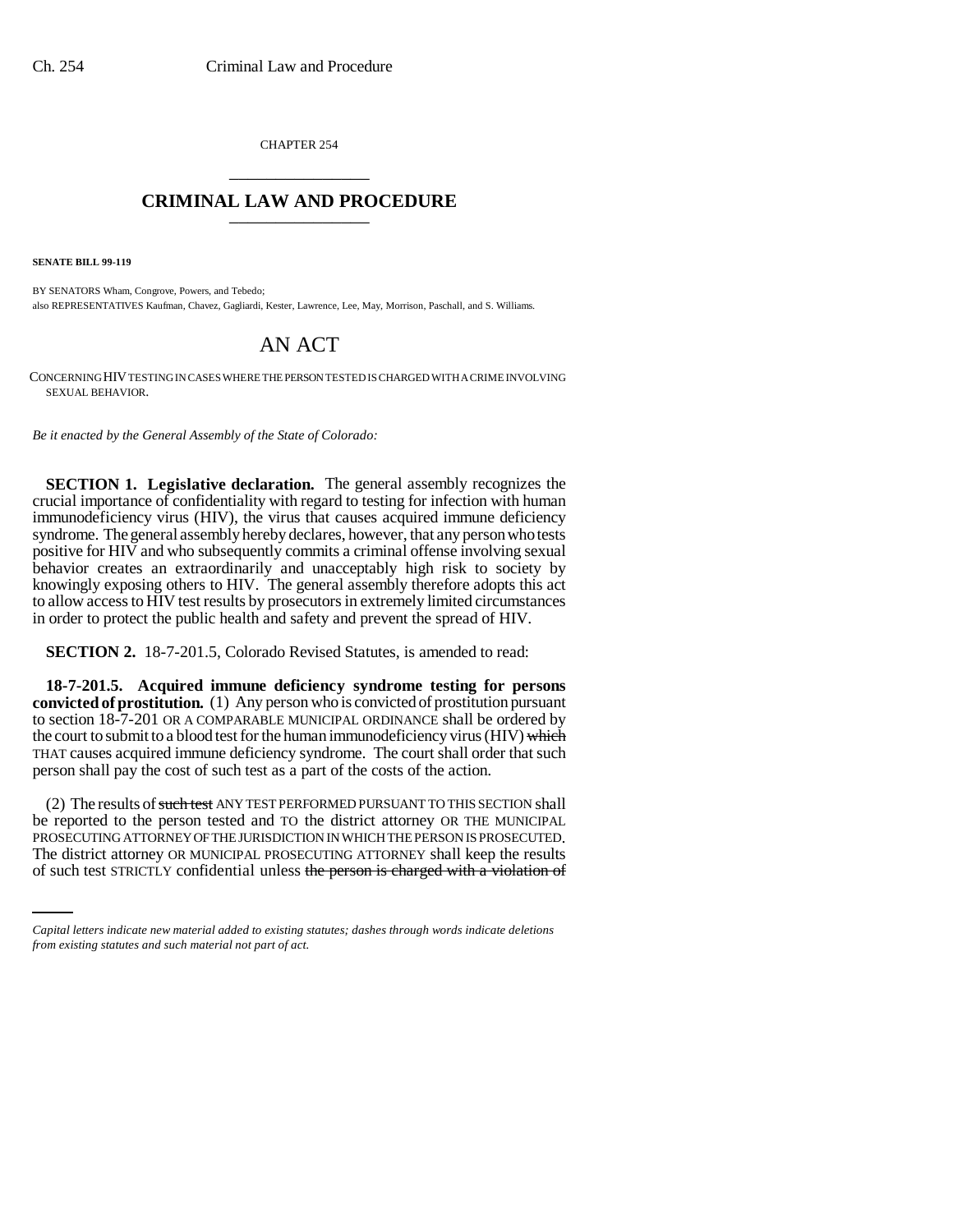section 18-7-201.7 or 18-7-205.7 and the results of such test indicate the presence of the human immunodeficiency virus (HIV) which THAT causes acquired immune deficiency syndrome AND:

(a) THE PERSON IS SUBSEQUENTLY CHARGED WITH A VIOLATION OF SECTION 18-7-201.7 OR 18-7-205.7; OR

(b) THE PERSON IS SUBSEQUENTLY CHARGED WITH A VIOLATION OF SECTION 18-7-201 OR 18-7-205 OR A COMPARABLE MUNICIPAL ORDINANCE AND THE DISTRICT ATTORNEY OR MUNICIPAL PROSECUTING ATTORNEY FOR THE CHARGING JURISDICTION SEEKS THE TEST RESULTS FOR PURPOSES OF CASE EVALUATION, CHARGING, AND SENTENCING. IN SUCH CASE, THE DISTRICT ATTORNEY OR MUNICIPAL PROSECUTING ATTORNEY WHO OBTAINED THE ORIGINAL CONVICTION PURSUANT TO SECTION 18-7-201 OR A COMPARABLE MUNICIPAL ORDINANCE MAY RELEASE THE TEST RESULTS ONLY TO THE DISTRICT ATTORNEY OR MUNICIPAL PROSECUTING ATTORNEY IN THE CHARGING JURISDICTION OR THE SAID DISTRICT ATTORNEY'S OR MUNICIPAL PROSECUTING ATTORNEY'S DESIGNEE. ANY DISTRICT ATTORNEY OR MUNICIPAL PROSECUTING ATTORNEY WHO RECEIVES TEST RESULTS PURSUANT TO THIS PARAGRAPH (b) SHALL KEEP SAID TEST RESULTS STRICTLY CONFIDENTIAL, EXCEPT AS PROVIDED IN THIS SUBSECTION (2).

(3) (a) THE TEST ORDERED PURSUANT TO SUBSECTION (1) OF THIS SECTION SHALL BE PERFORMED BY A FACILITY THAT PROVIDES ONGOING HEALTH CARE.

(b) AN EMPLOYEE OF THE FACILITY THAT PERFORMS THE TEST SHALL PROVIDE, FOR PURPOSES OF PRETRIAL PREPARATION AND IN COURT PROCEEDINGS, ORAL AND DOCUMENTARY EVIDENCE LIMITED TO WHETHER THE PERSON TESTED PURSUANT TO SUBSECTION (1) OF THIS SECTION AND SUBSEQUENTLY CHARGED UNDER SECTION 18-7-201.7 OR 18-7-205.7 WAS PROVIDED NOTICE PRIOR TO THE DATE OF THE OFFENSE THAT HE OR SHE HAD TESTED POSITIVE FOR THE HUMAN IMMUNODEFICIENCY VIRUS (HIV) THAT CAUSES ACQUIRED IMMUNE DEFICIENCY SYNDROME AND THE DATE OF SUCH NOTICE.

**SECTION 3.** 18-7-201.7, Colorado Revised Statutes, is amended BY THE ADDITION OF A NEW SUBSECTION to read:

**18-7-201.7. Prostitution with knowledge of being infected with acquired immune deficiency syndrome.** (3) (a) IN SENTENCING ANY PERSON CONVICTED OF PROSTITUTION WITH KNOWLEDGE OF BEING INFECTED WITH ACQUIRED IMMUNE DEFICIENCY SYNDROME PURSUANT TO THIS SECTION, THE COURT MAY ORDER THAT SUCH PERSON SUBMIT TO AN ASSESSMENT FOR THE USE OF CONTROLLED SUBSTANCES OR ALCOHOL DEVELOPED PURSUANT TO SECTION 16-11.5-102 (1) (a), C.R.S. THE COURT MAY FURTHER ORDER THAT SUCH PERSON COMPLY WITH THE RECOMMENDATIONS OF SUCH ASSESSMENT AS PART OF ANY SENTENCE TO PROBATION, COUNTY JAIL, COMMUNITY CORRECTIONS, OR INCARCERATION WITH THE DEPARTMENT OF CORRECTIONS. THE ASSESSMENT AND COMPLIANCE WITH THE RECOMMENDATIONS OF THE ASSESSMENT SHALL BE AT THE PERSON'S OWN EXPENSE, UNLESS THE PERSON IS INDIGENT.

(b) IN ADDITION TO TREATMENT FOR ABUSE OF CONTROLLED SUBSTANCES AND ALCOHOL, THE COURT MAY REQUIRE THE PERSON TO PARTICIPATE IN MENTAL HEALTH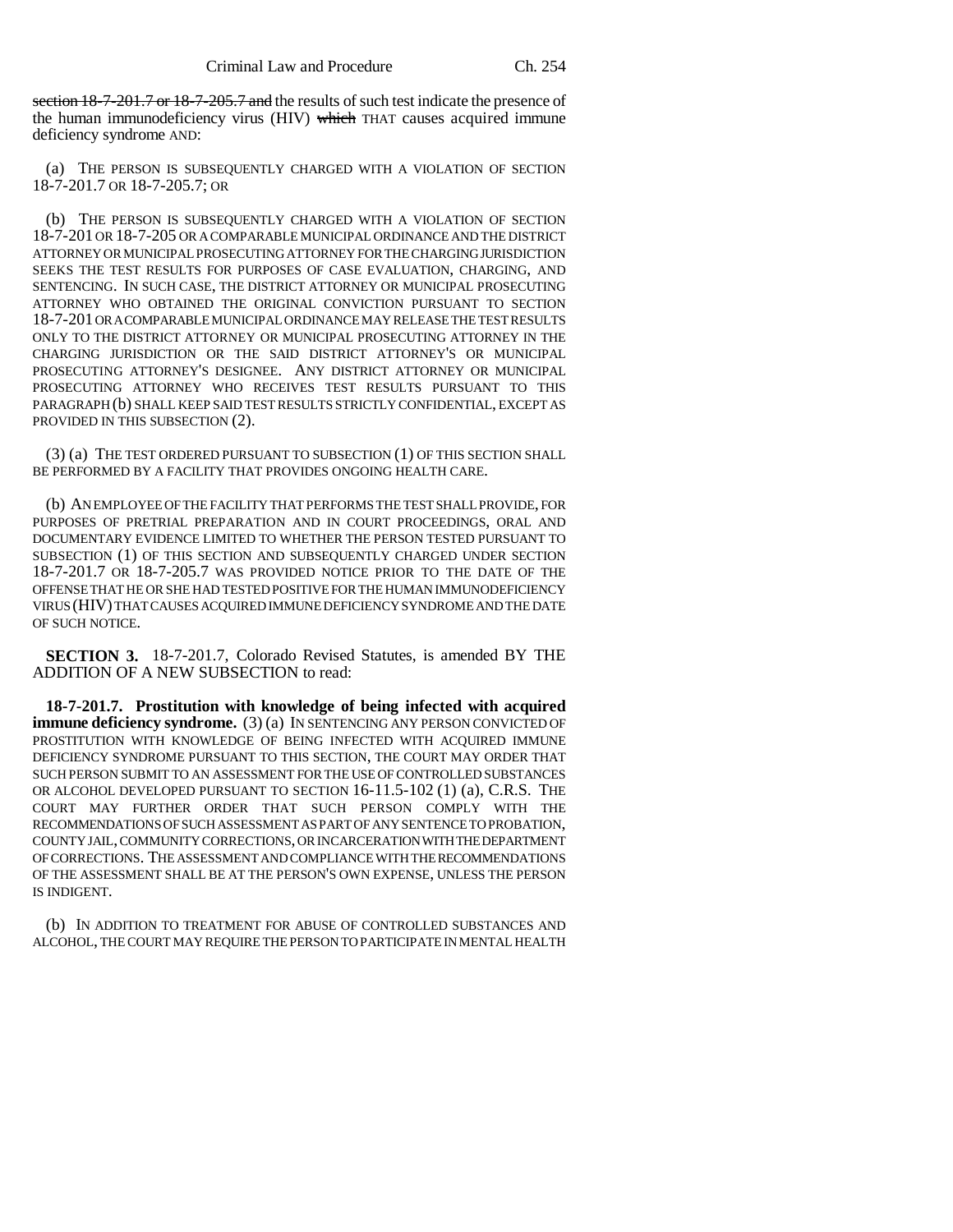### Ch. 254 Criminal Law and Procedure

TREATMENT IF SUCH TREATMENT IS RECOMMENDED IN THE PERSON'S PRESENTENCE REPORT PREPARED PURSUANT TO SECTION 16-11-102, C.R.S. THE MENTAL HEALTH TREATMENT SHALL BE AT THE PERSON'S OWN EXPENSE, UNLESS THE PERSON IS INDIGENT.

**SECTION 4.** 18-7-205.5, Colorado Revised Statutes, is amended to read:

**18-7-205.5. Acquired immune deficiency syndrome testing for persons convicted of patronizing a prostitute.** (1) Any person who is convicted of patronizing a prostitute pursuant to section 18-7-205 OR A COMPARABLE MUNICIPAL ORDINANCE shall be ordered by the court to submit to a blood test for the human immunodeficiency virus (HIV) which THAT causes acquired immune deficiency syndrome. The court shall order that such person shall pay the cost of such test as a part of the costs of the action.

(2) The results of such test ANY TEST PERFORMED PURSUANT TO THIS SECTION shall be reported to the person tested and TO the district attorney OR THE MUNICIPAL PROSECUTING ATTORNEY OF THE JURISDICTION IN WHICH THE PERSON IS PROSECUTED. The district attorney OR THE MUNICIPAL PROSECUTING ATTORNEY shall keep the results of such test STRICTLY confidential unless the person is charged with a violation of section 18-7-201.7 or section 18-7-205.7 and the results of such test indicate the presence of the human immunodeficiency virus (HIV) which THAT causes acquired immune deficiency syndrome AND:

(a) THE PERSON IS SUBSEQUENTLY CHARGED WITH A VIOLATION OF SECTION 18-7-201.7 OR 18-7-205.7; OR

(b) THE PERSON IS SUBSEQUENTLY CHARGED WITH A VIOLATION OF SECTION 18-7-201 OR 18-7-205 OR A COMPARABLE MUNICIPAL ORDINANCE AND THE DISTRICT ATTORNEY OR THE MUNICIPAL PROSECUTING ATTORNEY FOR THE CHARGING JURISDICTION SEEKS THE TEST RESULTS FOR PURPOSES OF CASE EVALUATION, CHARGING, AND SENTENCING. IN SUCH CASE, THE DISTRICT ATTORNEY OR MUNICIPAL PROSECUTING ATTORNEY WHO OBTAINED THE ORIGINAL CONVICTION PURSUANT TO SECTION 18-7-205 OR A COMPARABLE MUNICIPAL ORDINANCE MAY RELEASE THE TEST RESULTS ONLY TO THE DISTRICT ATTORNEY OR MUNICIPAL PROSECUTING ATTORNEY IN THE CHARGING JURISDICTION OR THE SAID DISTRICT ATTORNEY'S OR MUNICIPAL PROSECUTING ATTORNEY'S DESIGNEE. ANY DISTRICT ATTORNEY OR MUNICIPAL PROSECUTING ATTORNEY WHO RECEIVES TEST RESULTS PURSUANT TO THIS PARAGRAPH (b) SHALL KEEP SAID TEST RESULTS STRICTLY CONFIDENTIAL, EXCEPT AS PROVIDED IN THIS SUBSECTION (2).

(3) (a) THE TEST ORDERED PURSUANT TO SUBSECTION (1) OF THIS SECTION SHALL BE PERFORMED BY A FACILITY THAT PROVIDES ONGOING HEALTH CARE.

(b) AN EMPLOYEE OF THE FACILITY THAT PERFORMS THE TEST SHALL PROVIDE, FOR PURPOSES OF PRETRIAL PREPARATION AND IN COURT PROCEEDINGS, ORAL AND DOCUMENTARY EVIDENCE LIMITED TO WHETHER THE PERSON TESTED PURSUANT TO SUBSECTION (1) OF THIS SECTION AND SUBSEQUENTLY CHARGED UNDER SECTION 18-7-201.7 OR 18-7-205.7 WAS PROVIDED NOTICE PRIOR TO THE DATE OF THE OFFENSE THAT HE OR SHE HAD TESTED POSITIVE FOR THE HUMAN IMMUNODEFICIENCY VIRUS (HIV) THAT CAUSES ACQUIRED IMMUNE DEFICIENCY SYNDROME AND THE DATE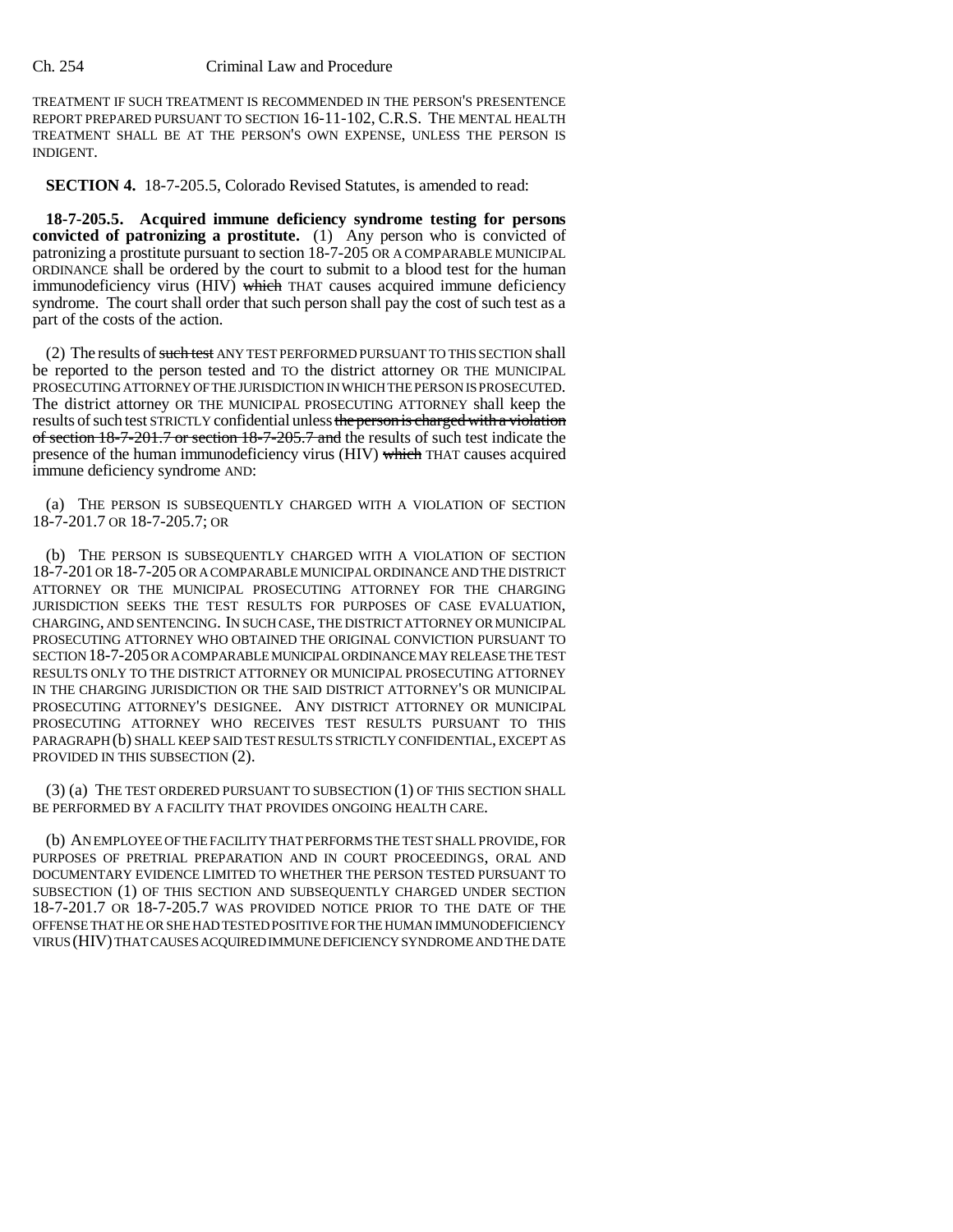## OF SUCH NOTICE.

**SECTION 5.** Part 4 of article 3 of title 18, Colorado Revised Statutes, is amended BY THE ADDITION OF A NEW SECTION to read:

**18-3-415.5. Acquired immune deficiency syndrome testing for persons charged with any sexual offense -mandatory sentencing.** (1) FOR PURPOSES OF THIS SECTION, "SEXUAL OFFENSE" IS LIMITED TO A SEXUAL OFFENSE THAT CONSISTS OF SEXUAL PENETRATION, AS DEFINED IN SECTION 18-3-401 (6), INVOLVING SEXUAL INTERCOURSE OR ANAL INTERCOURSE.

(2) ANY ADULT OR JUVENILE WHO IS BOUND OVER FOR TRIAL SUBSEQUENT TO A PRELIMINARY HEARING OR AFTER HAVING WAIVED THE RIGHT TO A PRELIMINARY HEARING ON A CHARGE OF COMMITTING A SEXUAL OFFENSE SHALL BE ORDERED BY THE COURT TO SUBMIT TO A BLOOD TEST FOR THE HUMAN IMMUNODEFICIENCY VIRUS (HIV) THAT CAUSES ACQUIRED IMMUNE DEFICIENCY SYNDROME, SAID TEST TO BE ORDERED IN CONJUNCTION WITH THE BLOOD TEST ORDERED PURSUANT TO SECTION 18-3-415. THE RESULTS OF SAID TEST SHALL BE REPORTED TO THE DISTRICT ATTORNEY. THE DISTRICT ATTORNEY SHALL KEEP THE RESULTS OF SUCH TEST STRICTLY CONFIDENTIAL, EXCEPT FOR PURPOSES OF PLEADING AND PROVING THE MANDATORY SENTENCING PROVISIONS SPECIFIED IN SUBSECTION (5) OF THIS SECTION.

(3) (a) IF THE PERSON TESTED PURSUANT TO SUBSECTION (2) OF THIS SECTION TESTS POSITIVE FOR THE HUMAN IMMUNODEFICIENCY VIRUS (HIV) THAT CAUSES ACQUIRED IMMUNE DEFICIENCY SYNDROME, THE DISTRICT ATTORNEY MAY CONTACT THE STATE DEPARTMENT OF PUBLIC HEALTH AND ENVIRONMENT OR ANY LOCAL HEALTH DEPARTMENT TO DETERMINE WHETHER SAID PERSON HAD BEEN NOTIFIED PRIOR TO THE DATE OF THE OFFENSE FOR WHICH THE PERSON HAS BEEN BOUND OVER FOR TRIAL THAT HE OR SHE TESTED POSITIVE FOR THE HUMAN IMMUNODEFICIENCY VIRUS (HIV) THAT CAUSES ACQUIRED IMMUNE DEFICIENCY SYNDROME.

(b) IF THE DISTRICT ATTORNEY DETERMINES THAT THE PERSON TESTED PURSUANT TO SUBSECTION (2) OF THIS SECTION HAD NOTICE OF HIS OR HER HIV INFECTION PRIOR TO THE DATE THE OFFENSE WAS COMMITTED, THE DISTRICT ATTORNEY MAY FILE AN INDICTMENT OR INFORMATION ALLEGING SUCH KNOWLEDGE AND SEEKING THE MANDATORY SENTENCING PROVISIONS AUTHORIZED IN SUBSECTION (5) OF THIS SECTION. ANY SUCH ALLEGATION SHALL BE KEPT CONFIDENTIAL FROM THE JURY AND UNDER SEAL OF COURT.

(c) THE STATE DEPARTMENT OF PUBLIC HEALTH AND ENVIRONMENT OR ANY LOCAL HEALTH DEPARTMENT SHALL PROVIDE DOCUMENTARY EVIDENCE LIMITED TO WHETHER THE PERSON TESTED PURSUANT TO SUBSECTION (2) OF THIS SECTION HAD NOTICE OF OR HAD DISCUSSION CONCERNING HIS OR HER HIV INFECTION AND THE DATE OF SUCH NOTICE OR DISCUSSION. THE PARTIES MAY STIPULATE THAT THE PERSON IDENTIFIED IN SAID DOCUMENTS AS HAVING NOTICE OR DISCUSSION OF HIS OR HER HIV INFECTION IS THE PERSON TESTED PURSUANT TO SUBSECTION (2) OF THIS SECTION. SUCH STIPULATION SHALL CONSTITUTE CONCLUSIVE PROOF THAT SAID PERSON HAD NOTICE OF HIS OR HER HIV INFECTION PRIOR TO COMMITTING THE SUBSTANTIVE OFFENSE, AND THE COURT SHALL SENTENCE SAID PERSON IN ACCORDANCE WITH SUBSECTION (5) OF THIS SECTION.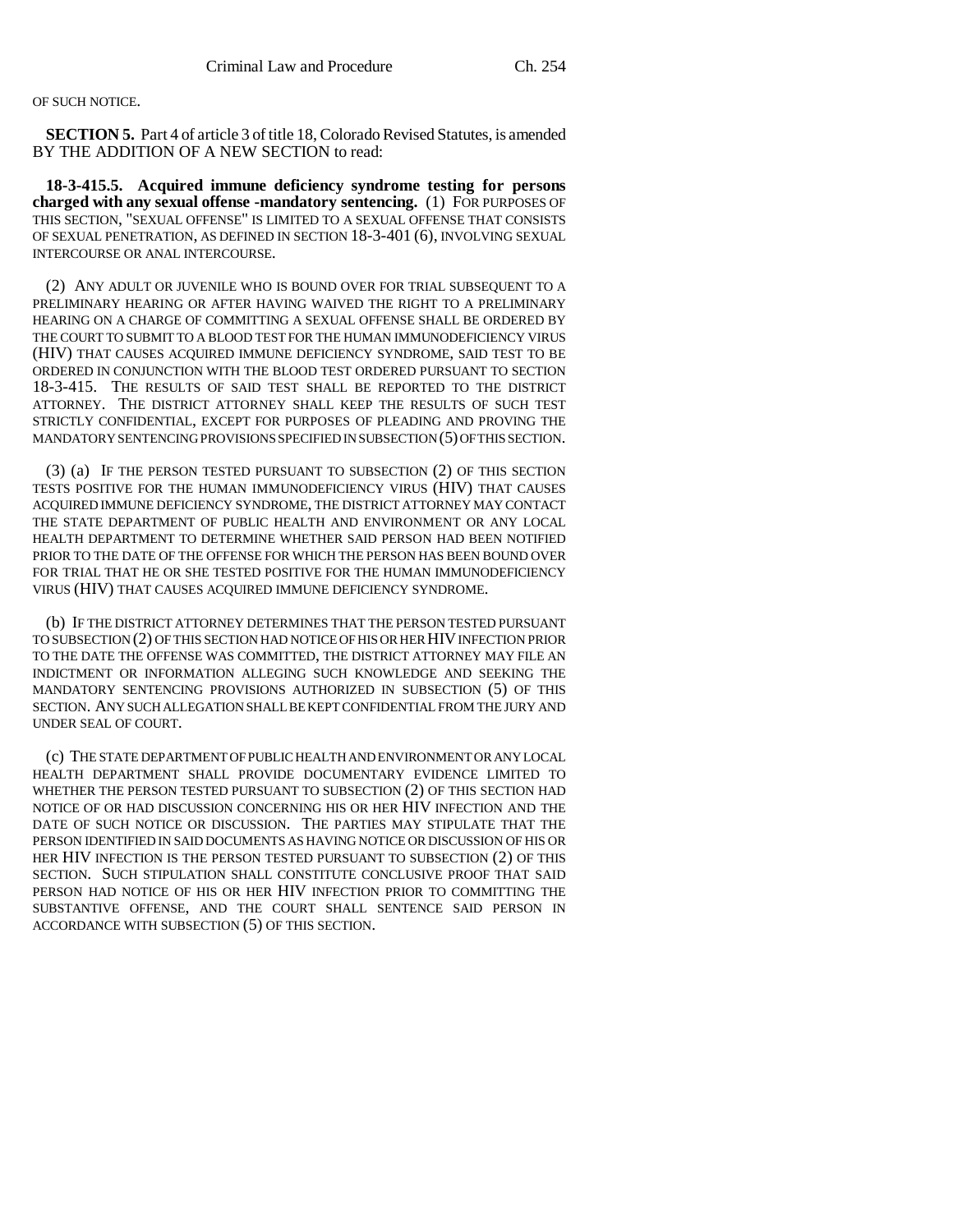#### Ch. 254 Criminal Law and Procedure

(d) IF THE PARTIES DO NOT STIPULATE AS PROVIDED IN PARAGRAPH (c) OF THIS SUBSECTION (3), AN OFFICER OR EMPLOYEE OF THE STATE DEPARTMENT OF PUBLIC HEALTH AND ENVIRONMENT OR OF THE LOCAL HEALTH DEPARTMENT WHO HAS HAD CONTACT WITH THE PERSON TESTED PURSUANT TO SUBSECTION (2) OF THIS SECTION REGARDING HIS OR HER HIV INFECTION AND CAN IDENTIFY SAID PERSON SHALL PROVIDE, FOR PURPOSES OF PRETRIAL PREPARATION AND IN COURT PROCEEDINGS, ORAL AND DOCUMENTARY EVIDENCE LIMITED TO WHETHER SAID PERSON HAD NOTICE OF OR HAD DISCUSSION CONCERNING HIS OR HER HIV INFECTION AND THE DATE OF SUCH NOTICE OR DISCUSSION. IF THE STATE DEPARTMENT OR THE LOCAL HEALTH DEPARTMENT NO LONGER EMPLOYS AN OFFICER OR EMPLOYEE WHO HAS HAD CONTACT WITH THE PERSON TESTED PURSUANT TO SUBSECTION (2) OF THIS SECTION REGARDING THE PERSON'S HIV INFECTION, THE STATE DEPARTMENT OR THE LOCAL HEALTH DEPARTMENT SHALL PROVIDE:

(I) THE NAMES OF AND CURRENT ADDRESSES, IF AVAILABLE, FOR EACH FORMER OFFICER OR EMPLOYEE WHO HAD CONTACT WITH THE PERSON TESTED PURSUANT TO SUBSECTION (2) OF THIS SECTION REGARDING THE PERSON'S HIV INFECTION;

(II) DOCUMENTARY EVIDENCE CONCERNING WHETHER THE PERSON TESTED PURSUANT TO SUBSECTION (2) OF THIS SECTION WAS PROVIDED NOTICE OF OR HAD DISCUSSION CONCERNING HIS OR HER HIV INFECTION AND THE DATE OF SUCH NOTICE OR DISCUSSION; AND

(III) IF NONE OF SAID FORMER OFFICERS OR EMPLOYEES ARE AVAILABLE, ANY OFFICER OR EMPLOYEE WHO HAS KNOWLEDGE REGARDING WHETHER THE PERSON TESTED PURSUANT TO SUBSECTION (2) OF THIS SECTION WAS PROVIDED NOTICE OF OR HAD DISCUSSION CONCERNING HIS OR HER HIV INFECTION AND THE DATE OF SUCH NOTICE OR DISCUSSION. SAID OFFICER OR EMPLOYEE SHALL PROVIDE SUCH EVIDENCE FOR PURPOSES OF PRETRIAL PREPARATION AND IN COURT PROCEEDINGS.

(4) NOTHING IN THIS SECTION SHALL BE INTERPRETED AS ABRIDGING THE CONFIDENTIALITY REQUIREMENTS IMPOSED ON THE STATE DEPARTMENT OF PUBLIC HEALTH AND ENVIRONMENT AND THE LOCAL HEALTH DEPARTMENTS PURSUANT TO PART 14 OF ARTICLE 4 OF TITLE 25, C.R.S., WITH REGARD TO ANY PERSON OR ENTITY OTHER THAN AS SPECIFIED IN THIS SECTION.

(5) (a) IF A VERDICT OF GUILTY IS RETURNED ON THE SUBSTANTIVE OFFENSE WITH WHICH THE PERSON TESTED PURSUANT TO SUBSECTION (2) OF THIS SECTION IS CHARGED, THE COURT SHALL CONDUCT A SEPARATE SENTENCING HEARING AS SOON AS PRACTICABLE TO DETERMINE WHETHER SAID PERSON HAD NOTICE OF HIS OR HER HIV INFECTION PRIOR TO THE DATE THE OFFENSE WAS COMMITTED, AS ALLEGED. THE SENTENCING HEARING SHALL BE CONDUCTED BY THE JUDGE WHO PRESIDED AT TRIAL OR BEFORE WHOM THE GUILTY PLEA WAS ENTERED OR A REPLACEMENT FOR SAID JUDGE IN THE EVENT HE OR SHE DIES, RESIGNS, IS INCAPACITATED, OR IS OTHERWISE DISQUALIFIED AS PROVIDED IN SECTION 16-6-201, C.R.S. AT THE SENTENCING HEARING, THE DISTRICT ATTORNEY SHALL HAVE THE BURDEN OF PROVING BEYOND A REASONABLE DOUBT THAT SAID PERSON HAD NOTICE OF HIS OR HER HIV INFECTION PRIOR TO THE DATE THE OFFENSE WAS COMMITTED, AS ALLEGED.

IF THE COURT DETERMINES THAT THE PERSON TESTED PURSUANT TO SUBSECTION (2) OF THIS SECTION HAD NOTICE OF HIS OR HER HIV INFECTION PRIOR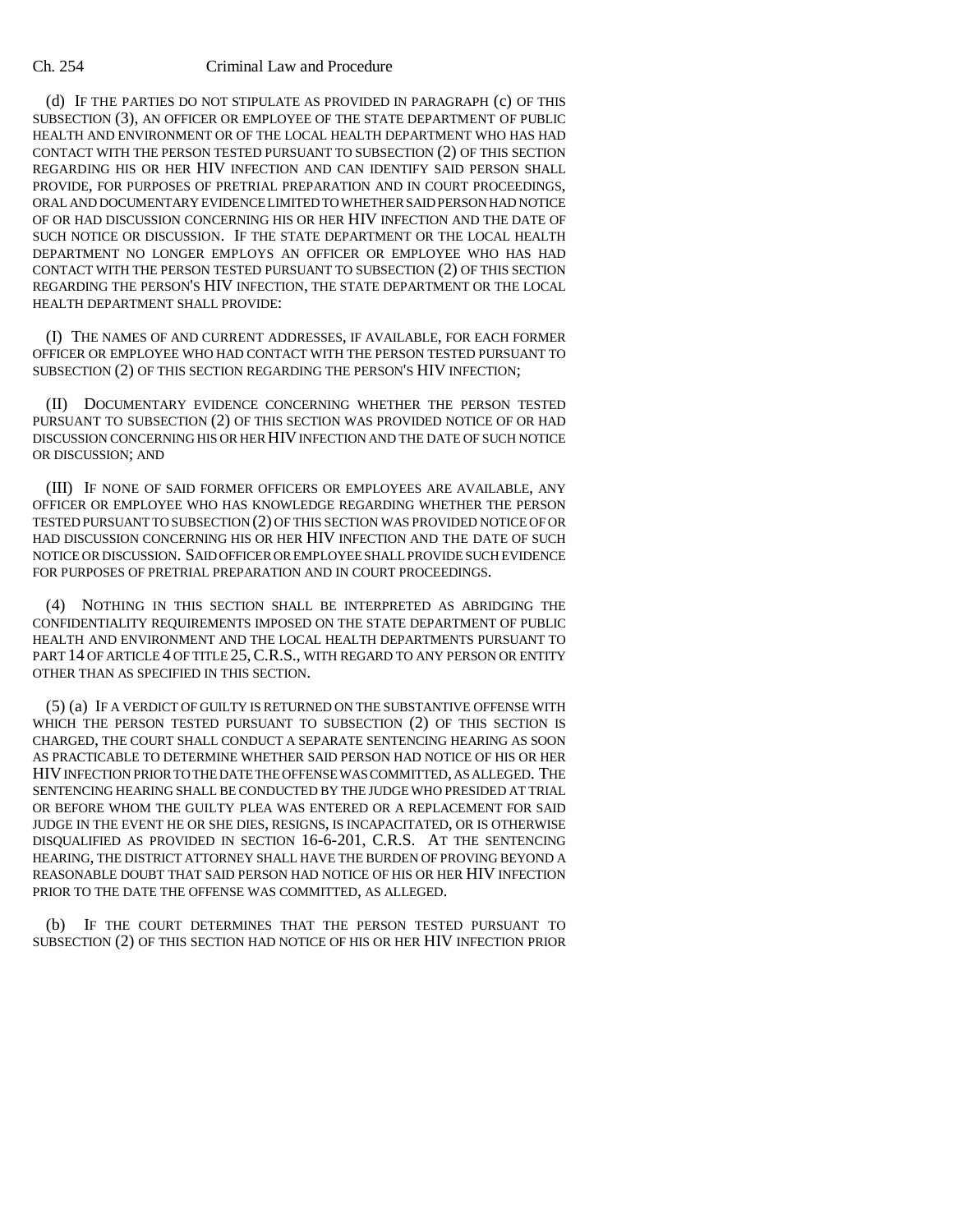TO THE DATE THE OFFENSE WAS COMMITTED, THE JUDGE SHALL SENTENCE SAID PERSON TO A MANDATORY TERM OF INCARCERATION OF AT LEAST THREE TIMES THE UPPER LIMIT OF THE PRESUMPTIVE RANGE FOR THE LEVEL OF OFFENSE COMMITTED, UP TO THE REMAINDER OF THE PERSON'S NATURAL LIFE, AS PROVIDED IN SECTION 16-13-804, C.R.S.

**SECTION 6.** 16-13-804 (1), Colorado Revised Statutes, is amended BY THE ADDITION OF A NEW PARAGRAPH to read:

**16-13-804. Indeterminate sentence.** (1) (d) IF THE SEX OFFENDER COMMITTED A SEX OFFENSE THAT CONSTITUTES A SEXUAL OFFENSE AS DEFINED IN SECTION 18-3-415.5, C.R.S., AND THE SEX OFFENDER, PRIOR TO COMMITTING THE OFFENSE, HAD NOTICE THAT HE OR SHE HAD TESTED POSITIVE FOR THE HUMAN IMMUNODEFICIENCY VIRUS (HIV) THAT CAUSES ACQUIRED IMMUNE DEFICIENCY SYNDROME, THE DISTRICT COURT SHALL SENTENCE THE SEX OFFENDER TO THE CUSTODY OF THE DEPARTMENT FOR AN INDETERMINATE TERM OF AT LEAST THREE TIMES THE UPPER LIMIT OF THE PRESUMPTIVE RANGE FOR THE LEVEL OF OFFENSE COMMITTED AND A MAXIMUM OF THE SEX OFFENDER'S NATURAL LIFE.

**SECTION 7.** 25-4-1404 (1), Colorado Revised Statutes, is amended BY THE ADDITION OF THE FOLLOWING NEW PARAGRAPHS to read:

**25-4-1404. Use of reports.** (1) The public health reports required to be submitted by sections  $2\overline{5}$ -4-1402 and  $2\overline{5}$ -4-1403 and records resulting from compliance with section 25-4-1405 (1) and held by the state department of public health and environment, any local department of health, or any health care provider or facility, third-party payor, physician, clinic, laboratory, blood bank, or other agency shall be strictly confidential information. Such information shall not be released, shared with any agency or institution, or made public, upon subpoena, search warrant, discovery proceedings, or otherwise, except under any of the following circumstances:

(e) THE STATE DEPARTMENT OF PUBLIC HEALTH AND ENVIRONMENT AND ANY LOCAL DEPARTMENT OF HEALTH, UPON BEING CONTACTED BY A DISTRICT ATTORNEY PURSUANT TO SECTION 18-3-415.5, C.R.S., SHALL PROVIDE THE INFORMATION SPECIFIED IN SAID SECTION.

(f) AN OFFICER OR EMPLOYEE OF THE STATE DEPARTMENT OF PUBLIC HEALTH AND ENVIRONMENT OR OF A LOCAL DEPARTMENT OF HEALTH, PURSUANT TO SECTION 18-3-415.5,C.R.S., SHALL PROVIDE, FOR PURPOSES OF A SENTENCING HEARING, ORAL AND DOCUMENTARY EVIDENCE LIMITED TO WHETHER A PERSON WHO HAS BEEN BOUND OVER FOR TRIAL FOR ANY SEXUAL OFFENSE, AS DESCRIBED IN SECTION 18-3-415.5, C.R.S., WAS PROVIDED NOTICE THAT HE OR SHE HAD TESTED POSITIVE FOR THE HUMAN IMMUNODEFICIENCY VIRUS (HIV) THAT CAUSES ACQUIRED IMMUNE DEFICIENCY SYNDROME OR HAD DISCUSSION CONCERNING HIS OR HER HIV INFECTION, AND THE DATE OF SUCH NOTICE OR DISCUSSION.

**SECTION 8.** 25-4-1404 (2), Colorado Revised Statutes, is amended to read:

**25-4-1404. Use of reports.** (2) No officer or employee of the state department of public health and environment or local department of health shall be examined in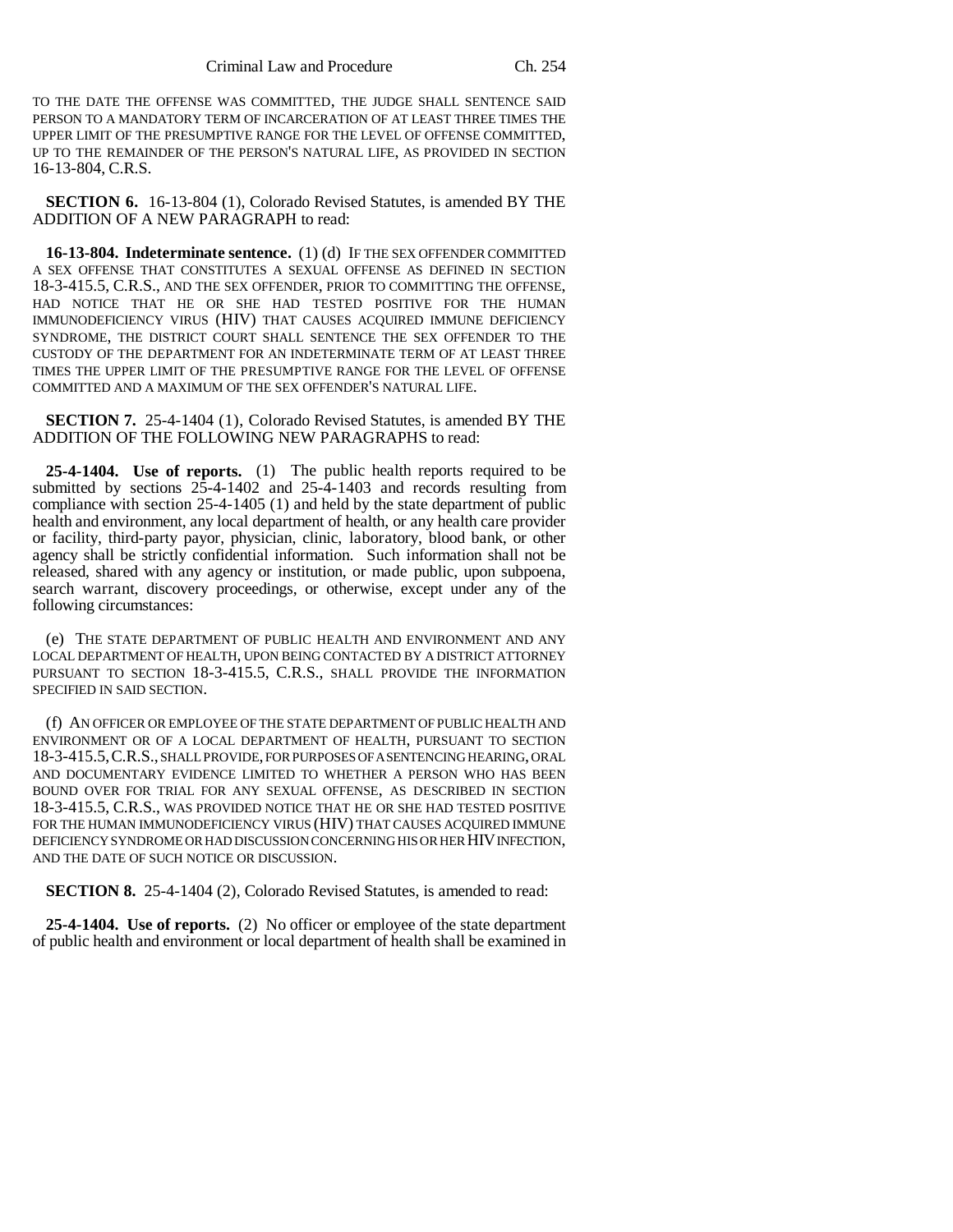### Ch. 254 Criminal Law and Procedure

any judicial, executive, legislative, or other proceeding as to the existence or content of any individual's report retained by such department pursuant to this part 14 or as to the existence of the contents of reports received pursuant to sections 25-4-1402 and 25-4-1403 or the results of investigations in section 25-4-1405. This provision shall not apply to individuals who are under restrictive actions ADMINISTRATIVE OR JUDICIAL PROCEEDINGS pursuant to section 25-4-1406 or 25-4-1407 OR SECTION 18-3-415.5, C.R.S.

**SECTION 9.** 25-4-1405 (8) (a) (V), Colorado Revised Statutes, is amended to read:

**25-4-1405. Disease control by the state department of public health and environment and local health departments.** (8) (a) No physician, health worker, or other person and no hospital, clinic, sanitarium, laboratory, or other private or public institution shall test, or shall cause by any means to have tested, any specimen of any patient for HIV infection without the knowledge and consent of the patient; except that knowledge and consent need not be given:

(V) When a person is bound over for trial of a sexual offense as set forth in section 18-3-415, C.R.S., SECTION 18-3-415 OR 18-3-415.5, C.R.S., OR SUBJECT TO TESTING UNDER SECTION 18-7-201.5 OR 18-7-205.5, C.R.S., and is tested by a health care provider or facility other than one which THAT exclusively provides HIV testing and counseling.

**SECTION 10.** 18-3-415, Colorado Revised Statutes, is amended to read:

**18-3-415. Acquired immune deficiency syndrome testing for persons charged** with any sexual offense. Any adult or juvenile who is bound over for trial for any sexual offense involving sexual penetration as defined in section 18-3-401 (6), subsequent to a preliminary hearing or after having waived the right to a preliminary hearing, or any person who is indicted for or is convicted of any such offense, shall be ordered by the court to submit to a blood test for the human immunodeficiency virus (HIV) which THAT causes acquired immune deficiency syndrome, SAID TEST TO BE ORDERED IN CONJUNCTION WITH THE BLOOD TEST ORDERED PURSUANT TO SECTION 18-3-415.5. The results of such test shall be reported to the court or the court's designee, who shall then disclose the results to any victim of the sexual offense who requests such disclosure. Review and disclosure of blood test results by the courts shall be closed and confidential, and any transaction records relating thereto shall also be closed and confidential. If the person who is bound over for trial or who is indicted for or convicted of any such offense voluntarily submits to a blood test for the human immunodeficiency virus (HIV), the fact of such person's voluntary submission shall be admissible in mitigation of sentence if the person is convicted of the charged offense.

**SECTION 11.** 18-4-412 (2) (c), Colorado Revised Statutes, is amended to read:

**18-4-412. Theft of medical records or medical information - penalty.** (2) As used in this section:

(c) "Proper authorization" means: